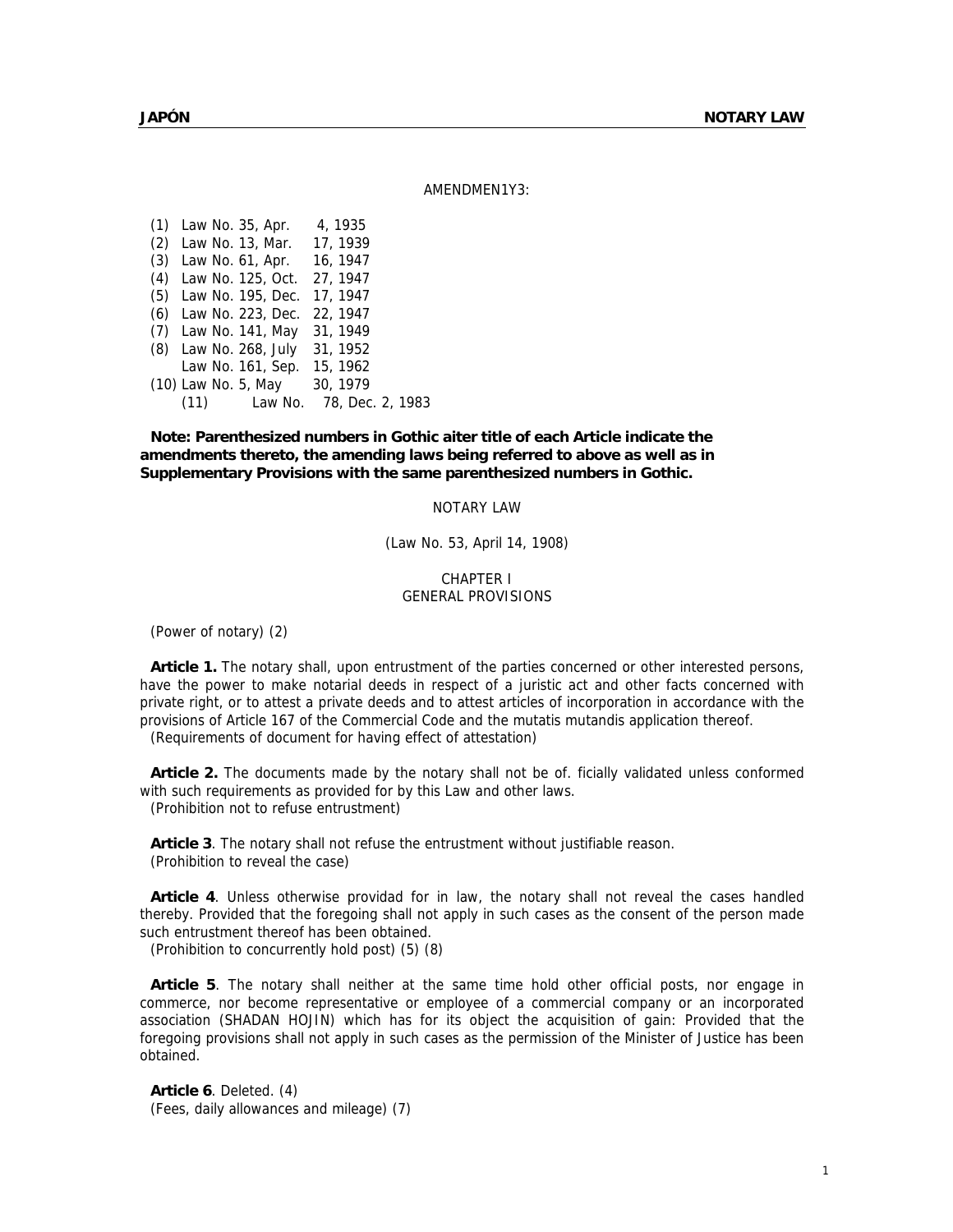**Article 7**. The notary shall receive fees, daily allowances, and mileage from the person made the entrustment.

2. Except as those mentioned in the preceding paragraph, the notary shall not reccive the remuneration of any forrn wLatsover in connection with the cases handled thereby.

3. The rules relating to fees, daily allowances, and mileage shall be established by Cabinet Order.

(Vicarious execution of notarial business) (7) (8)

**Article 8**. In case there is no notary in the district under the jurisdiction of a Legal Affairs Bureau or a District Legal Affairs Bureau, or the branch bureau thereof, or in case the notary is unable to perform his duties, the Minister of Justice may have a secretary of the Ministry of Justice in the service of such Legal Affairs Bureau or District Legal Affairs Bureau or the Branch Bureau thereof perform the duties of notary in the district under its jurisdiction.

(Mutatis mutandis application concerning the duties of notary)

(7) (8)

**Article 9**. The provisions concerning the duties of notary in this Law and other laws and orders shall apply mutatis mutandis to the secretary of the Ministry of Justice who performs the dusties of notray: Provided that fees, daily allowances, and mileage as mentioned in Articl 7 shall be the revenue of the National Treasury.

# **CHAPTER II**

#### Appointment, dismissal and assignment

(Assigument and fixed number of notaries) (1) (5) (7) (8)

**Article 10**. The notary shall belong to the Legal Affairs Bureau or the District Legal Affairs Bureau. 2. The nurnber of the notaries who are to belong to the Legal Affairs Bureau or the l3istric Legal Affairs Bureau shall be fixed by the Minister of Justice in each district under the jurisdiction of the Legal Affairs Bureau, the District Legal Affairs Bureau or the Branch Bureau thereof.

(Appointment of notary) (5) (7) (8)

**Article 11**. The Minister of Justice shall appoint the notary and designate the Legal Affairs Bureau, or the District Legal Affairs Bureau to which he belongs. (Qualification for notary  $(5)$   $(6)$   $(7)$   $(8)$ 

**Article 12.** A person shall not be appointed a notary unless he has the following criteria:

(1) That he is a Japanese national and an adult;

(2) That he has completed the actual training as probationary notary for more than six months after passing a certain examination.

2. The rules concerning the examination and the actual training shall be established by the Minster of Justice.

(Persons qualified without examination) (7)

**Article 13.** Any person having the qualification as a judge (excluding judge of Summary Court), public procurator (excluding assistant public procurator) or lawyer may be appointed a notary without having the examination and the actual traing.

(Appointment by selection) (D (8)

**Article 13-2.** The Minister of Justice may for a time being appoint as notary without having the examination and the actual training any person who has engaged in the legal affairs for rnany years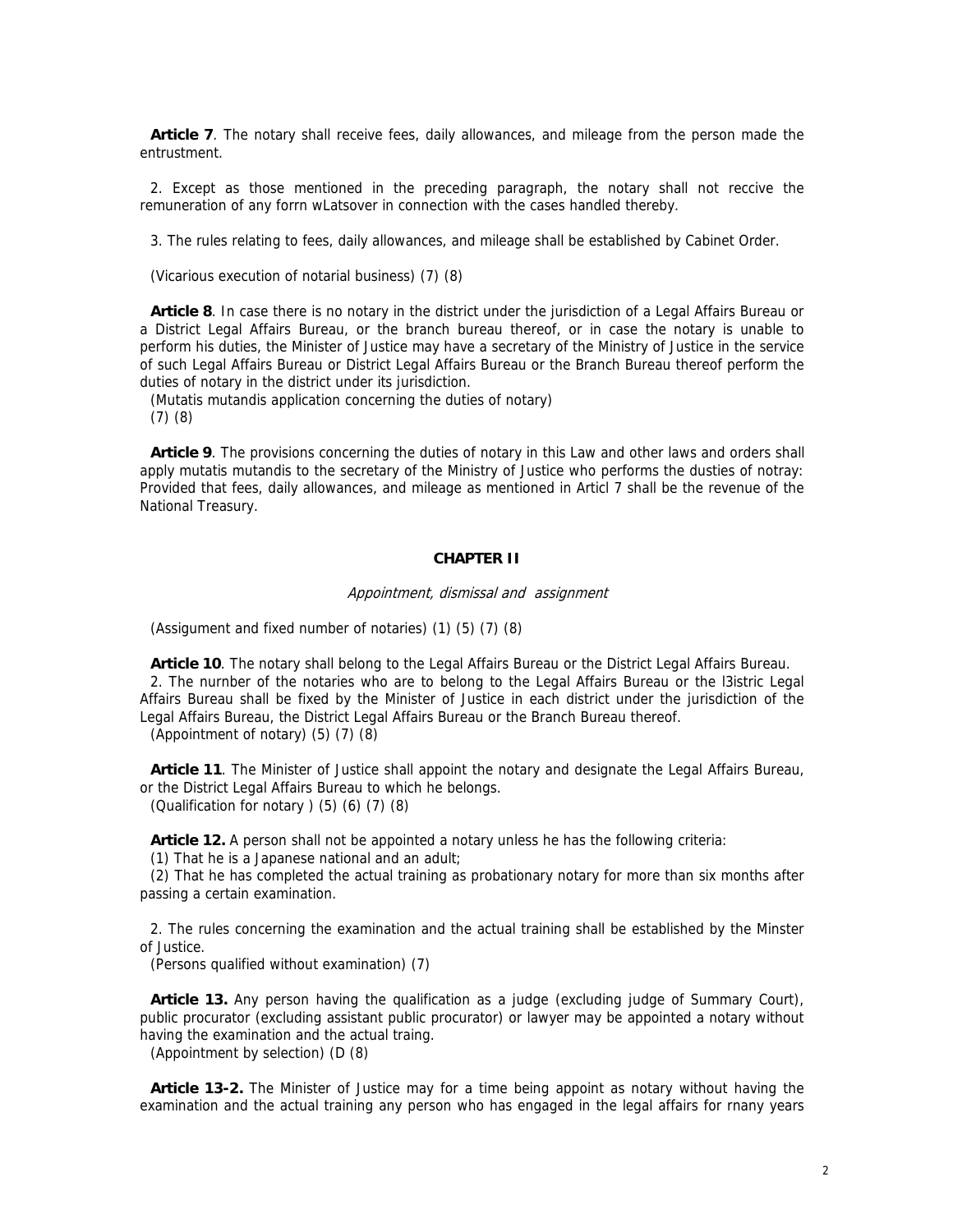with the learning and experience similar to those as mentioned in the preceding Article, and has been selected by the Notary Screening Committee provided for by Cabinet Order: Provided that this shall apply only in such cases as provided for in Article 8.

(Disqualification for notary) (7)

**Article 14.** The following persons may not be appointed notary:

(1) Persons who have been sentenced to imprisonment or heavier penalty: Provided that this shall not apply to persons who have been punished by imprisonment for a period not exceeding two years, but have finished the executions of penalty, or have been exempted from the execution of penalty;

(2) Persons who have been adjudged bankrupt or insolvent and who have not yet been reinstated;

(3) Persons adjudged inCompetent or quasi-incompetent;

(4) Persons who have been sentenced to dismissal, discharged from governmental or public service by means of disciplinary punishment, or expelled in accordance with the provisions of the Lawyer Law, and who have not elapsed two years since the dismissal, discharge from governmental or public service, or expulsion.

(Dismissal of notary) (5) (7) (8)

**Article 15**. The Minister of Justice may dismiss a notary in the following cases:

(1) In case a notary applies for dismissal;

(2) In case a notary d~es not pay the guaranty-money, or the deficiency amount thereof within the fixed term;

(3) In case a notary reaches at the age of seventy years;

(4) In case a notary is incapacitated to perform his duties either by physical ~r mental weakness.

2. In such case as mentioned in item (4) of the preceding paragraph, the resolution of the Notary Screening Committee shall be required.

(Case wherein notary loses his post ipso jure)

—3

**Article 16.** In case a notary falls under any of the cases mentionad in items (l) to (3) inclusive of Article 14, he shall lose his post ipso jure.

## **CHAPTER III**

General provisions concerning The performance of duties

(District where notary performs his duties) (7)

**Article 17.** The district where the notary performs his duties shall be the same as the district of jurisdiction of the Legal Affairs Bureau, or the District Legal Affairs Bureau to which he belongs. (Notary's office) (5) (7) (8)

**Article 18**. The notary shall have his office in the place designated by the Minister of Justice. 2. The notary shall perform his duties at his office: Provided that this shall not apply in such case as the nature of a case does not permit to do so, or as otherwise provided for in lows and orders.

(Payment of guaranty-money) (5) (7)

**Article 19.** The notary shall pay guaranty-money to the Legal Affairs Bureau or the District Legal Affairs Bureau to which he belongs within fifteen days as from the day of the receipt of the appointment.

2. The amount of guaranty-money shall be provided for by Cabinet Order.

3. When the guaranty-money has become short and the notary has received the order to make up for, he shall make up for such deficiency within thirty days as from the day of the receipt of such order.

4. Until and before the notary does not pay the guarantymoney, he shall refrain from performing his duties.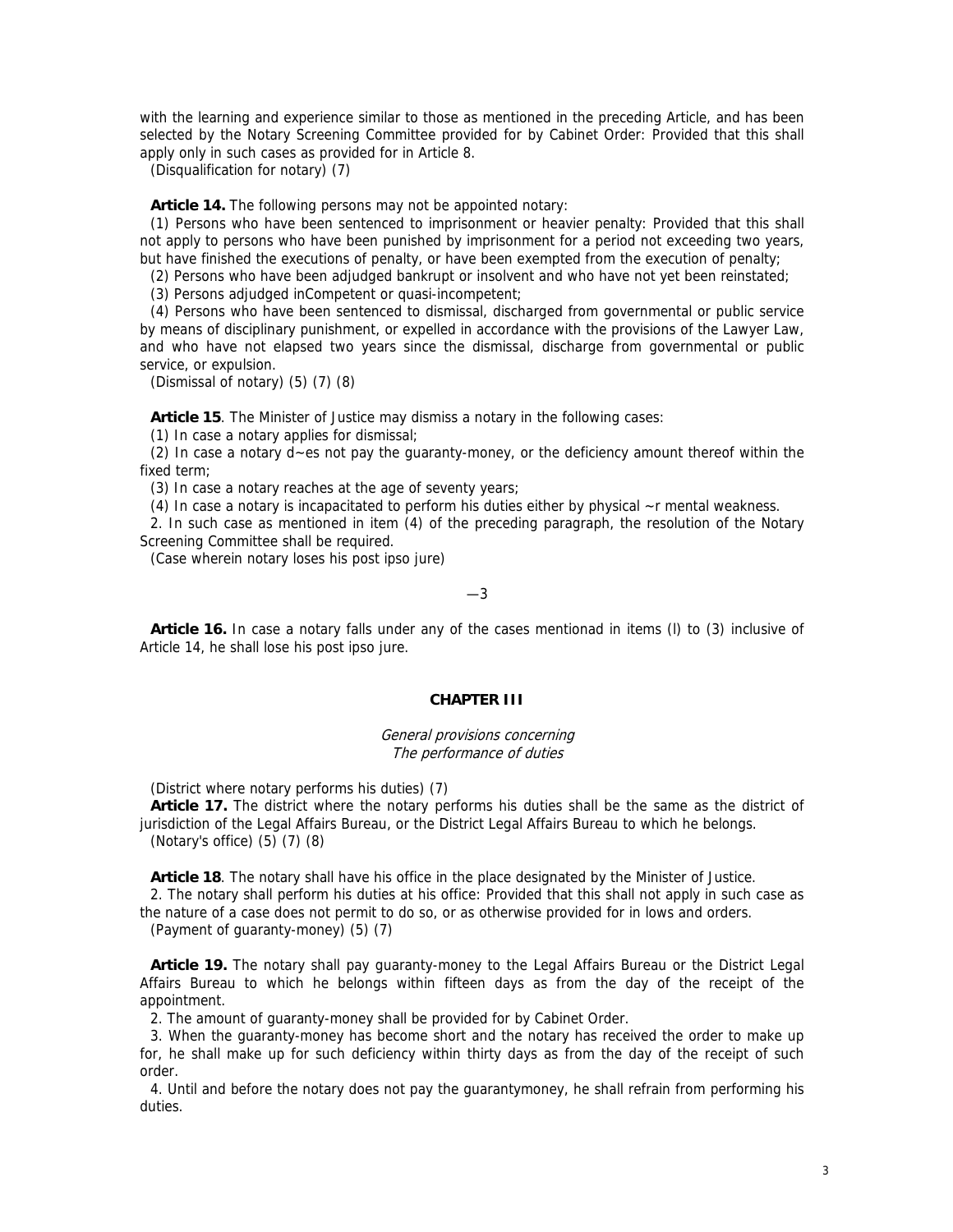(Refundment of guaranty-money)

**Article 20.** In case the guaranty-money is to be refunded, a public notice shall be made to the effect that persons haveing the right to such guaranty-money shall proffer within six months.

2. Unless the period as mentioned in the preceding paragraph has elapsed, the guaranty-money shall not be refunded.

3. The guaranty-money shall be appropriated for the expense of the public notice as indicated in paragraph 1 in priority to other public imposition and obligations.

(Presentation of impression of official scal) (7)

**Article 21**. The notary shall present to the Legal Affairs Bureau or the District Legal Affairs Bureau to which he belongs the impression of his official seal together with his own signature

2. While the notary does not present the impression of the scal as mentioned in the preceding paragraph, he shall not perform his duties.

(Cases refrained from performing duties) (6)

**Article 22.** The notary shall not perform his duties in any of the following cases:

(1) If he is the spouse, a relative within the fourth degree of kinship.or relative living in the same house either of the person who has made the entrustment, the representative thereof, or of the person who has interest in the entrusted matters; the same shall apply after such kinship has ceased to exist

(2) If he is the logal representative or the curator of the person who has made the entrustment or the representative thereof

(3) If he has interest in the entrusted matteres;

(4) If he is or has been the representative or the assistant therefor in respect of the entrusted matters.

(Items to be statod at the time of signing)

**Article 23.** When the notarY signs his name in the course of the performance of his duties, he shall state the official name, office he belongs to and the location of his office. (Clerk) (7)

**Article 24.** The notary nlay, with the approval of the Chief of the Legal Affairs Bureau or the District Legal Affairs Bureau to which he belongs, employ clerks and cause them to assist him in his works.

2. The approval as mentioned in the preceding paragraph may be revoked at any time when it is necessary.

(Prohibition to remove documents out of office) (2) (5) (7) (8)

**Article 25.** The original of the deeds made by the notary and annexed documents thereof, the articles of incorporation and annexed docoments thereof kePt by him in accordance with the provisions of Article 62-3 paragraph 3, and the books prepared by him in accordance with lavrs and orders shall not be brought out of his office, except for the purpose of avoiding any emergency: Provided that this shall not apply in such cases as the order or request of a court is made.

2. The rules relating to preservation and destruction of the documents as mentioned in the preceding paragraph shall be establishad by the Minister of Justice.

### **CHAPTER IV**

### Making of deed

(Matters unable to make deeds)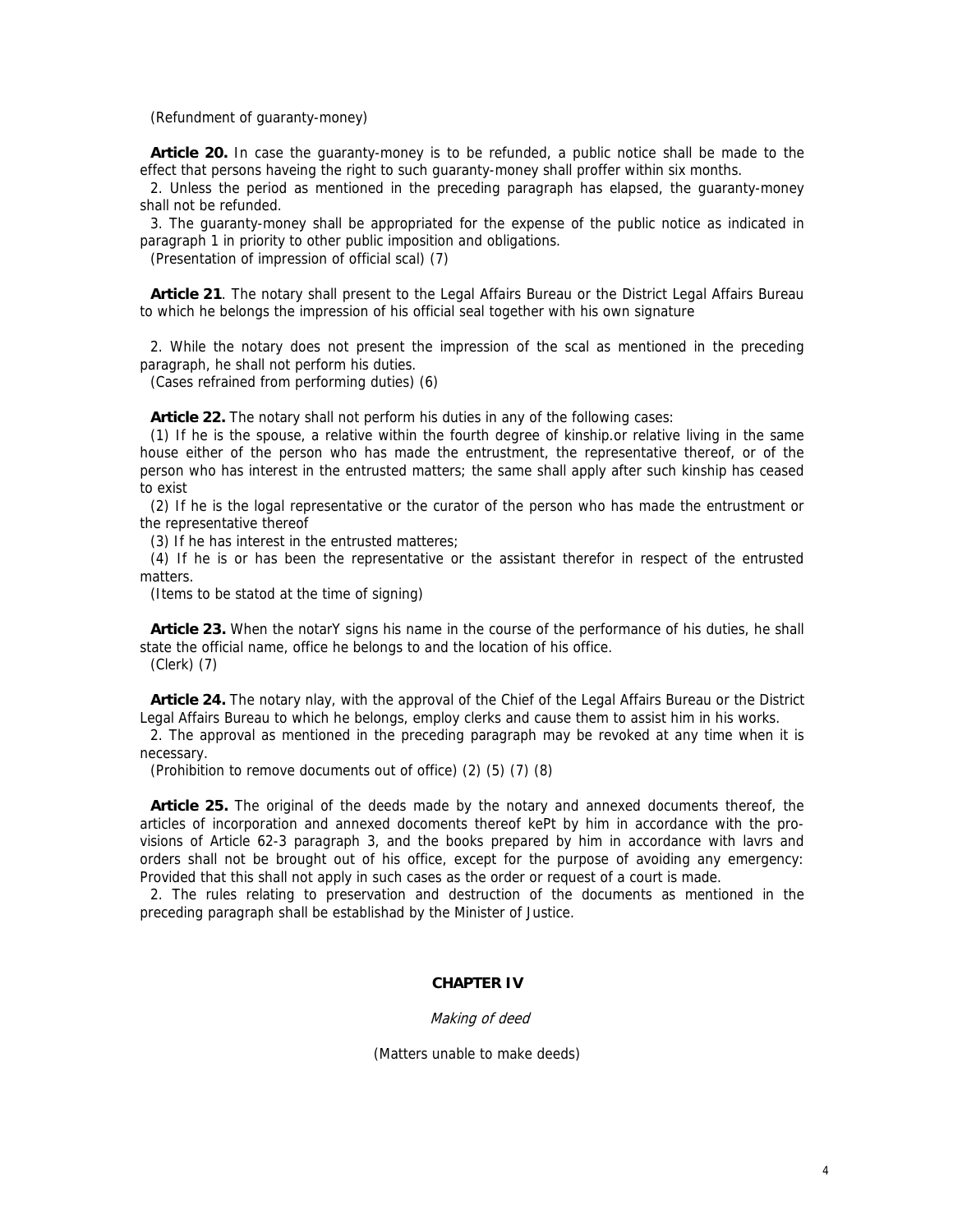**Article 26.** The notary shall refrain from making a deed as regards a matter being in contravention of laws and orders, invaled juristic acts, or such juristic acts as may be voidable by reason of incompetency.

(Language)

**Article 27.** The notary shall not make a deed unless it is a deed in Japanese. (Indentification of person who has made entrustment) (7)

**Article 28.** The notary shall, when making deed, be informed with the name of person who has made the entrustment and shall have been aquainted with him.

2. When the notary does not know the name of the person who has made the entrustment or has not acquainted with him, he shall cause him to certify his identification by the presentation of the seal certificate issued by the government or public office or other reliable means corresponding thereto.

3. In case the notary makes deeds in time of urgency, the procedure as mentioned in the preceding paragraph may be taken within three days after making of deeds in accordance with the provisions concerning the making thereof.

4. In case the procedure as mentioned in the preceding paragraph has been taken, the deed shall not lose its effect because of non-urgency.

(Attendance of interpreter)

**Article 29.** If the person who has made the entrustment does not understand the Japanese language, or is deaf, dumb, or is otherwise incapable of speaking, and comprehending characters, the notary shall cause an interpreter to attend at the time of making a deed.

(Attendance of witness)

**Article 30.** If the person who has made the entrustment is blind or incapable of comprehending characters, the notary shall cause a witness to attend at the time of making a deed.

2. The provisions of the preceding paragraph shall apply mutatis mutandis in such cases as the person who has made the entrustment demands a witness to attend.

(Entrustment by representative)

**Article 31.** In case the entrustment is made by a representative, the provisions of the preceding three Articles shall apply to such representatives.

(Ibid) (7)

**Article 32.** The notary shall, when making a deed at the entrustment of a representative, cause the said representative to adduce the certificate demonstrating his power, and to certify such power.

2. In case the certificate as mentioned in the proceding paragraph is a private deed with no attestation, the notary shall cause the represetative to submit a certificate regarding seal or signature issued by a gevernmental or a public office in addition to the said deed and to certify the genuineness of such deed: Provide that this shall not apply in such cases as the genuineness of the deed is evident through other documents kept by the said notary.

3. In case the defect in the representation or in the form thereof has been supplementted in accordance with the provisions realting to making of deeds, the deed shall not lose its effectiveness due to such defect.

(Validation in respect of juristic acts subject to permission or consent)

**Article 33**. In case the notary makes a deed in respect of juristic acts subject to the permission or consent by thrid person, the production of certificate demonstrating such permission or consent shall be necessary for testifying that the permission or consent has been obtained.

2. The provisions of paragraphs 2 and 3 of the preceding Article shall apply mutatis in such cases as mentioned in the preceding paragraph.

{Appointment and qualification of interpreter and witness) (6) (7)

**Article 34.** The interpreter and the witness shall be appointed by the person who has made the entrustment, or by his representative.

2. The witness may at the same time be an interpreter.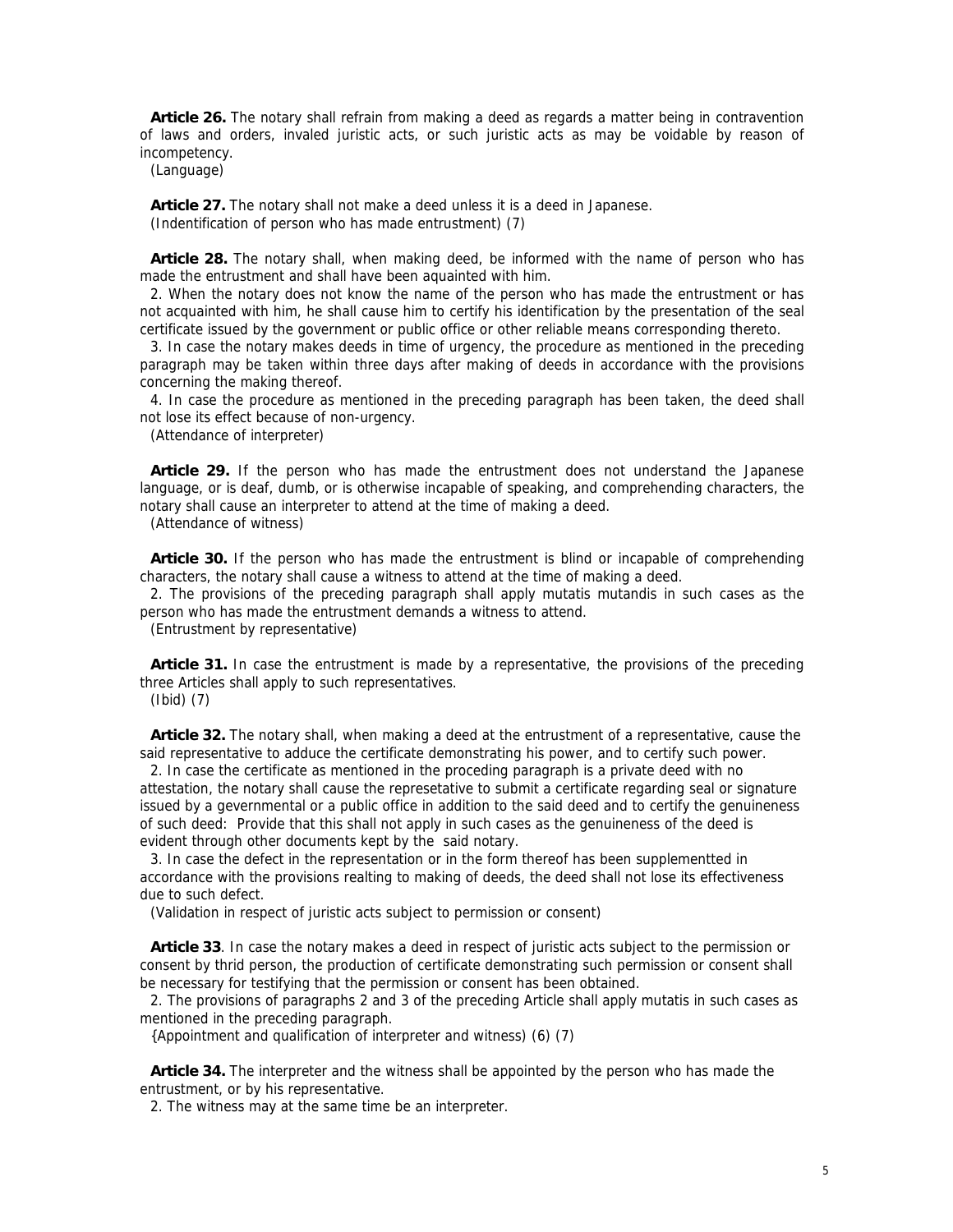3. The following persons shall not be the witnesse: Provided that this shall not apply in such cases as mentioned in Article 30 paragraph 2:

(1) A minor;

(2) Persons as mentioned in Article 14;

(3) Persons unable to sign by themselvee;

(4) Persons haveing the interest in matters entrusted;

(5) A person who is or was a representative or an assistent as regards the matter entrusted;

(6) The spouse, a relative within the fourt degree of kinship, a legal representative, curator,

employee or cohabitant of person who has made the entrustment, or his representative;

(7) A clerk of the notary.

(Contents of deed)

**Article 35.** The notary shll, when making a deed, write down the statement listened, the circumstances witnessed, and other such facts as experienced by himself, and state the means of the experience thereof.

(Matters to be entered in deed) (7)

Article 36. The deed made by the notary shall contain the following matters besides the main object:

(1) The file number of deed;

(2) The domicile, occupation, name and age of the person who has made the entrustment and, in the case of a juristic person, the name and office thereof;

(3) In case the entrustment is made by a representative, the statement to that effect, and the domicile, occupation, name and age of such representative;

(4) In case the notary knows the name of the person who has made the entrustment, or of his representative, and has acquaintance with him, the statement to that effect;

(5) In case the permission or consent by a third person has been obtained, the statement to that effect and the reason therefor, as well as the domicile, occupation, name and age of the said third person, and in the case of a juristic person, the name and office thereof;

(6) In case the identification of the person is certified by the presentation of æal certificate, or other reliable means corresponding thereto, or the genuineness of the deed is made by the presentation of the certificate regarding seal or signature, the statement to that effect and the reason therefor;

(7) If the case falls under the proviso to Article 32 paragraph 2, the statement to that effect and the reason therefor;

(8) In case the identification is not certified due to urgency, the statement to that effect;

(9) In case an interpreter or witness is caused to attend, the statement to that effect, the reason therefor, as well as the domicile, occupation, name and age of the said interpreter or witness;

(10) The date and place of the making of deeds.

(Method of making deed) (7)

**Article 37.** In making a deed, the notary shall use common and easy words and write clearly.

2. If there is bland space between two continued lines, the lines shall be connected by a line in black ink.

3. For the figures 1, 2, 3, and 10 representing quantity, date and number, elaborate form of characters shall be used.

(Prohibition to alter characters, insertion and striking out) (7)

**Article 38.** Characters in a deed shall not be a}tered.

2. In case any character is inserted in a deed, the number of the characters and the place shall be stated in the margin or the end space, and the notary and the person who has made the entrustment or his representative shall affix their seals thereon.

3. In case any character in a deed is struck out, such character or characters shall be left legible in order to be read clearly and the number of the characters so struck out, and the place thereof shall be stated in the margin or the end space, and the notary and the person who has made the entrustment or his representative shall affix their seals thereon.

4. The correction made in contravention of the provisions of the preceding three paragraphs shall be invalid.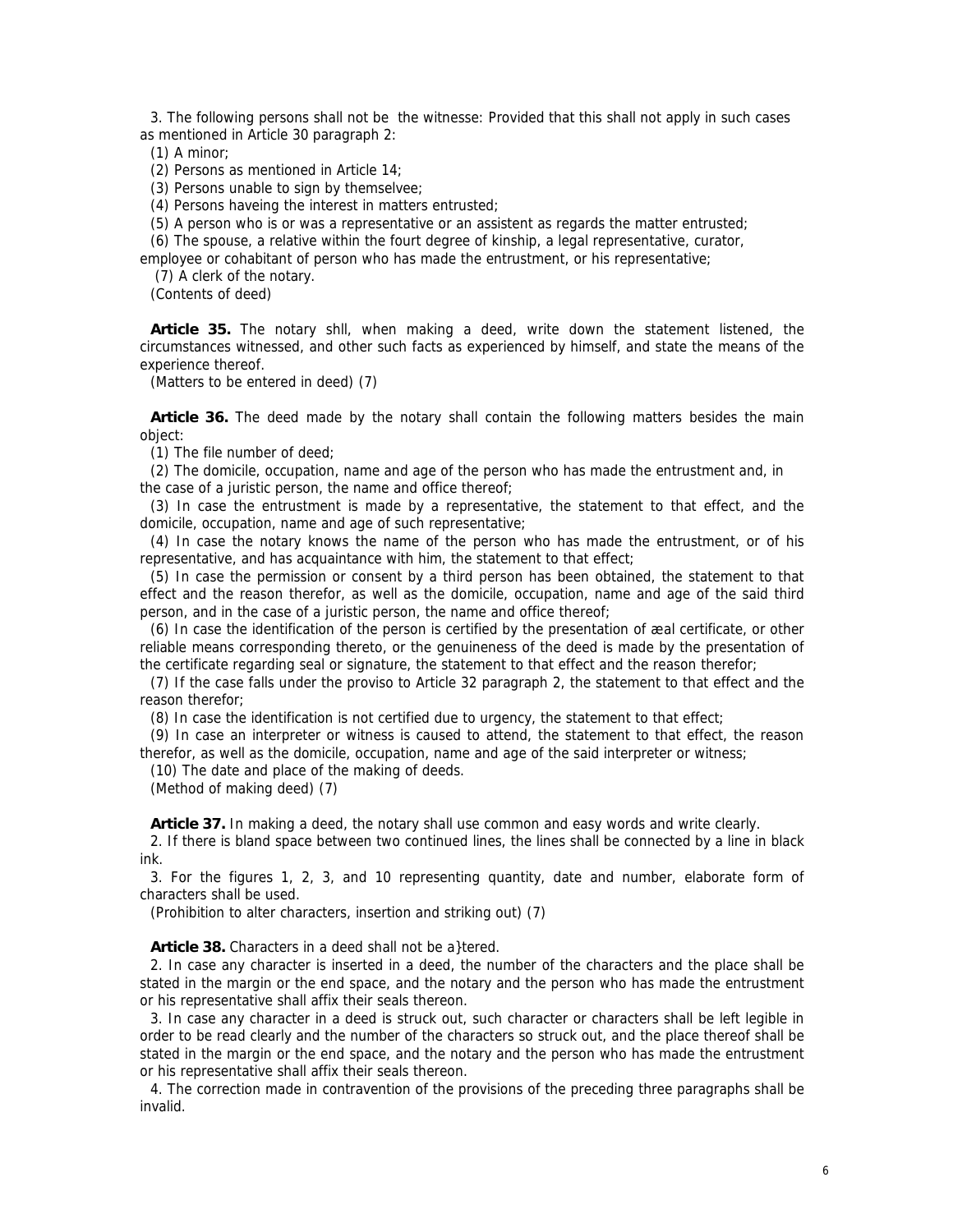(Procedure for making deed) (7)

**Article 39.** The notary shall read the deed made by him to those present or cause them to inspect it, obtain the approval from the person who has made the entrustment or his represetative, and state in the deed to that effect.

2. In case an interpreter is caused to attend, the interpreter shall, in addition to those as mentioned in the preceding paragraph, be caused to interpret the purport of the deed, and the statement to that effect shall be made in the deed.

3. In case such statement as mentioned in the preceding two paragraphs is entered in the deed, the notary and those present shall sign and affix respective seals thereon.

4. If any of the persons present is unable to sign, the statement to that effect shall be made in the deed and the notary shall affix his seal thereon.

5. If the deed consists of two or more sheets of paper, the notary shall affix the tally impression of his seal on the joint of each sheet.

(Reference to other documents) (7)

**Article 40.** If any other docùment is referred and attached to the deed made by a notary, the notary shall affix the tally impression of his seal on the joint of the deed and the attached document.

2. The provisions of the preceding three Articles shall apply mutatis mutandis to the attached document as mentioned in the preceding paragraph.

3. The attached document as mentioned in the preceding two paragraphs shall be deemed to be a part of the deed made by the notary.

(Filing of annexed documents with deed) (7)

**Article 41.** The certificate demonstrating the power of representative, the certificate issued by an office of the of the government or public office, the deed showing the permission or consent of a third person, and other nexed annexed document shall be filed wIth the deed made by the notary: Provided that in case the restitution of orifinal l of the annexed documents is called for by the person who has made the entrustment, the transcript thereof may be filed therewith insteud of the original.

2. The notary shall affix the tally impression of his seal on the joints between the deed and the annexed document, and between each annexed document.

(Cases of destruction or loss of original) (7)

**Article 42.** When the original of the deed is destroyed or lost the notary shall call for an exemplification or a transcript of the deed already delivered, and shall, after obtaining the approval from the Chief of the Legal Affairs Bureau or the District Legal Affairs Bureau to which he belongs, keep the same as substitute for the destroyed or lost origirnal.

2. In the deed as rnentioned in the preceding paragraph, the statement of the effect that it is kept as substitute for the destroyed or lost original with the approval of the Chief of the Legal Affairs Bureau or the District Legal Affairs Bureau to which the notary belongs, and the statement of the date of such approval shall respectively be made, and the notary shall sign and affix his seal thereon.

(Revenue stamp to be affixed on deed)

**Article 43.** The notary shall cause the person who has made the entrustment to put a revenue stamp on the original of the deed in accordance with the Stamp Duty Law.

(Inspection of the original of deed) (7)

**Article 44**. The person who has made the entrustment, the person who has succeeded him, and any person who has proved to be legally interested in the purpose of the deed may demand to inspect the original of the deed.

2. The provisions of Article 28 paragraphs 1 and 2, Article 31, and Article 32 paragraPh 1 shall apply mutatis mutandis in such cases as the notary permits the original of the deed to be inspected in accordance with the provisions of the preceding paragraph.

3. In case the notarY permits the person who has succeeded the entrusting person to inSPect the original of the deed, he shall cause him to submit the deed showing that he is the succeeding person, and to prove that he is the very succceding person.

4. The public procurator may demand to inspect the original of deed at any time**.**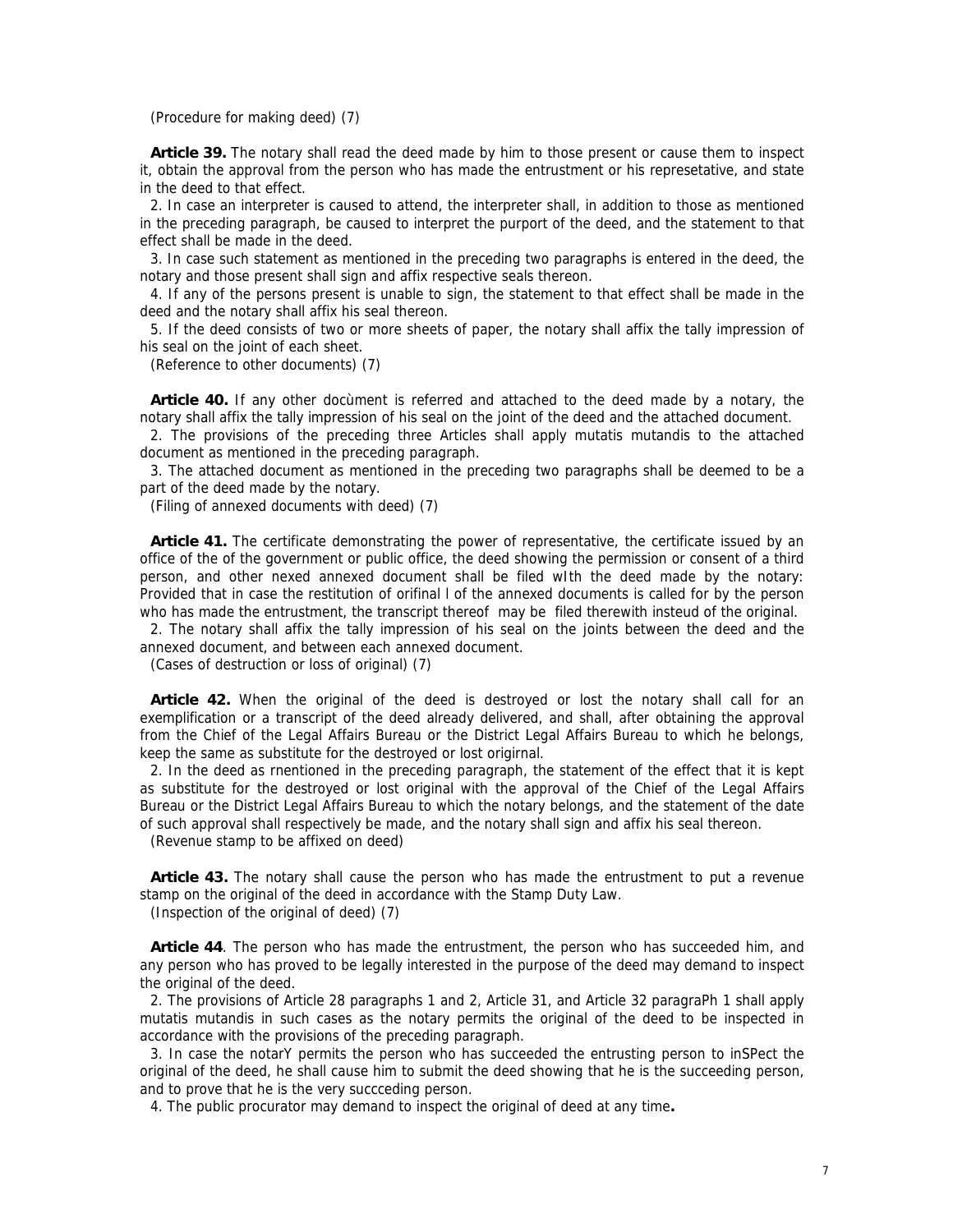(Ledger of deed) (7)

**Article 45**. The notary shall prepare the ledger of deed. (Matters to be entered in ledger of deed) (7)

**Article 46**. In the ledger of deed the following matters shall be entered at each time of making deed in the order of such preparation;

(1) The number and kind of deed;

(2) The name of the entrusting person and, in the case of a juristic person, the name thereof;

(3) The date of making.

2. The provisions of the preceding paragraph shall not apply in such cases as otherwise provided for in laws and orders with regard to the book in which the making of deed shall be entered.

(Delivery of exemplification) (7)

**Article 47**. The person who has entrusted or the person who has succeeded him may demand the exemplification of the deed to be delivered.

2. The provisions of Article 28 paragraphs 1 and 2, Article 31, Article 32 paragraphs 1 and 2, and Article 44 paragraph 3 shall apply mutatis mutandis in such cases as the notary makes an exemplification of deed in accordance with the provisions of the preceding paragraph.

3. The provisions of Article 32 paragraph 2 shall apply mutatis motandis to the deed to be submitted in such cases as the person who has succceded the entrusting person demands the exemplification of the deed to be delivered.

(Matters to be entered in exemplification)

**Article 48**. An exemplification of a deed shall contain the foh lowing matters and be signed and sealed by the notary:

(1) The full text of the deed;

(2) The indication as an exemplification;

(3) The name of the person who has demanded the delivery;

(4) The date and place of the making thereof.

2. The document made in contravention of the provisions of the preceding paragraph shall not have the effect of an exemplification of the deed.

(Extractive exemplification)

**Article 49**. In respect of the deed in which several cases **are** enumerated, or with which each of several persons has different relation, the exemplification thereof may be made by excerpting the necessary part and the statement concerning the form of the deed.

2. In the exemplification as mentioned in the preceding paragraph, the statement indicating that it is an extractive exemplification shall be entered, substituting such statement as mentioned in paragraph 1 item 12) of the preceding Article.

(Statement for delivery of exemplification)

**Article 50**. When the notary has delivered an exemplification of a deed, he shall state at the end of the deed indicating that he has delivered it on bebalf of Mr. So and so, the person who has entrustod, or the person who has succeeded him and the date of delivery, and shall sign and affix his seal thereon.

(Delivery of transcript of deed) (7)

 **Article 51.** The person who has made the entrustment, the person who has succeeded him or any person who has proved to be legally interested in the purpose of the deed may demand a transcript of the deed or any annexed docoment to be delivered to him.

2. The provisions of Article 28 paragraphs 1 and 2, Article 31, Articl 32 paragraph 1, and Article 44 paragraph 3 shall apply mutatis mutandis in such cases as the notary makes a transcript of a deed in accordance with the nrovi~inns of the preceding paragraph.

(Matters to be entered in transcript)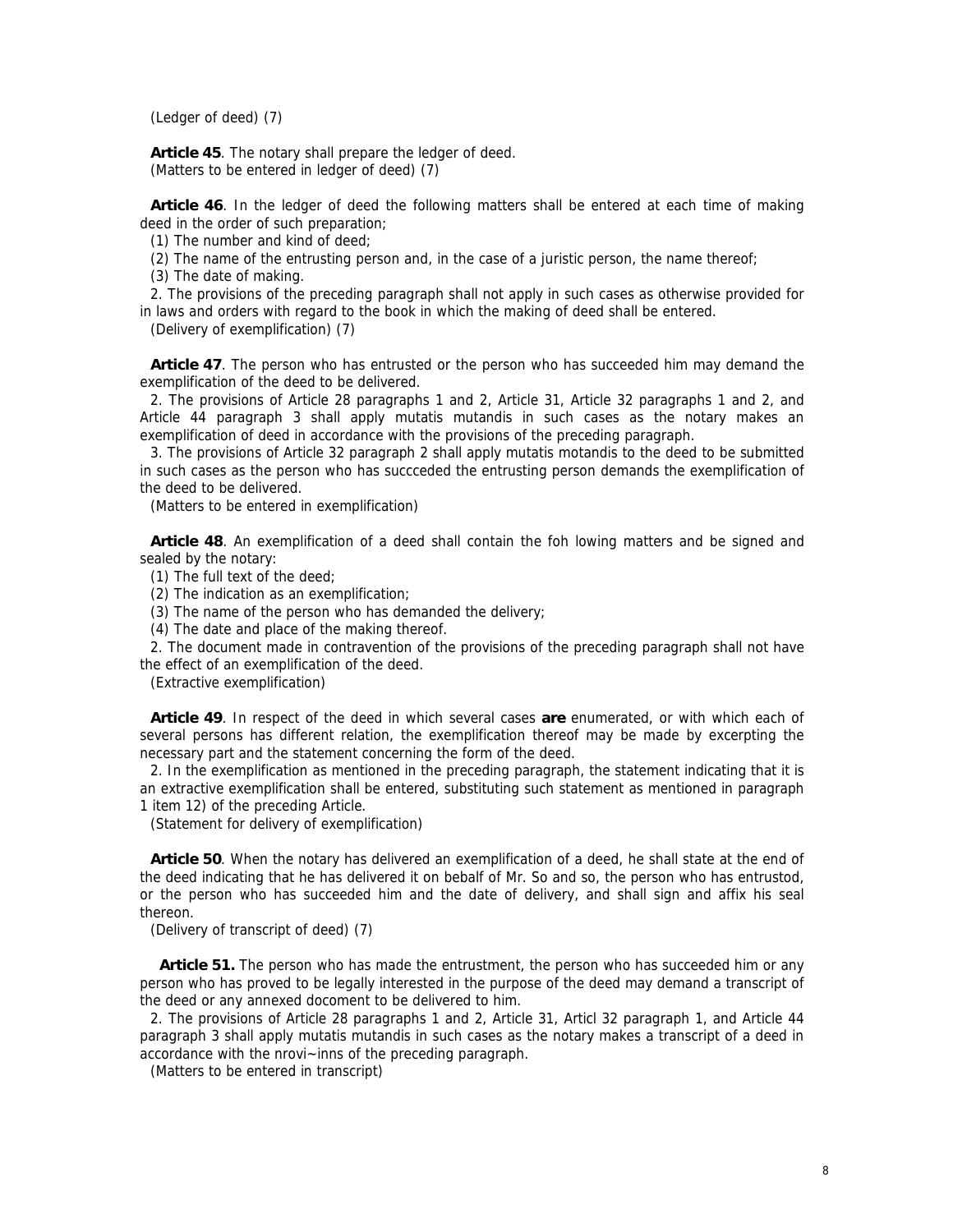**Article 52.** A transcript of a deed shall contain the following matters and be signed and sealed by the notary:

(1) The full text of the deed;

(2) The indication as a transcript of the deed; (3) The date and place of making.

(Extractive transcript)

**Article 53.** A transcript of the deed may be made as regards a part of such deed.

2. In the transcript as mentioned in the preceding paragraph, the statement indicating that it is an extractive transcript shall be entered.

(Transcript of annexed document)

**Article 54.** The provisions of the preceding two Articles shall apply mutatis mutandis to the making of a transcript of any document annexed to a deed.

(Self-made exemplification or transcript by demanding person) (7)

**Article 55**. A person who demands an exemplification or a transcript of a deed or a transcript of an annexed document may make himself a document stating the matters to be entered in such document and seek the notary only to sign and affix his seal thereon.

2. If the notary signs and affixes his seal to the transcript as mentioned in the preceding paragraph, such trancsript shall have the same effect as that made by the notary himself.

(Procedure to be followed in making exemplification or transcript)

**Article 56.** If an exemplification or a transcript of a deed or a transcript of the annexed document consists of two or more sheets of paper, the notary shall affix the tally impression of his seal on the joints of each sheet.

2. The provisions of Articles 37 and 38 shall apply mutatis mutandis to the making of an exemplification or a transcript of a deed or a transcript of an annexed document.

(Special rules for making will or protest)

**Article 57.** The provisions of Article 18 paragraph 2 shall not apply in case the notary draws up a will, and those of Articles 28 to 32 inclusive shall not apply in case the notary makes a protest. (Service of the original text)

**Article 57-2.** Service of the original text of an executional title of obligation as referred to in Article 22 Item 5 of the Civil Execution Law (Law No. 4 of 1979) or the transcript thereof, or an execution clause and other instruments as referred to in the latter half of Article 29 of the said law shall be mede by means of mails and by such other methods as the Supreme Court may prescribe.

2. A notary public shall be authorized, upon application, to effect the above service by mails.

3. The provisions of Article 162 Para. 2, Article 164 Para. 1, Articles 165 through 169, Articles 171 through 173 and Article 177 of the Code of Civil Procedure (Law No. 29 of 1890) shall be applicable mutatis mutandes in the case of preceding paragraph.

## **CHAPTER V**

#### **Attestation**

(Method of attestation)

**Article 58**. The notary shall, when attesting the private deed, state in the deed to the effect that in the presence of the notary the parties have signed or affixed their seals to the deed or admitted the signature and the seal impression of the deed as their own.

2. The notary shall, when attesting the transcript of the private deed state therein to the effect that he has collated the transcript with its original and confirmed the coincidence.

3. In case there is any insertion, deletion, or alteration of characters, entry in margin, or other amendment in the private deed, or there is damage or an apparently doubtful point therein, such condition shall be entered in the statement of attestation.

(Matters to be entered in a deed to be attested) (7)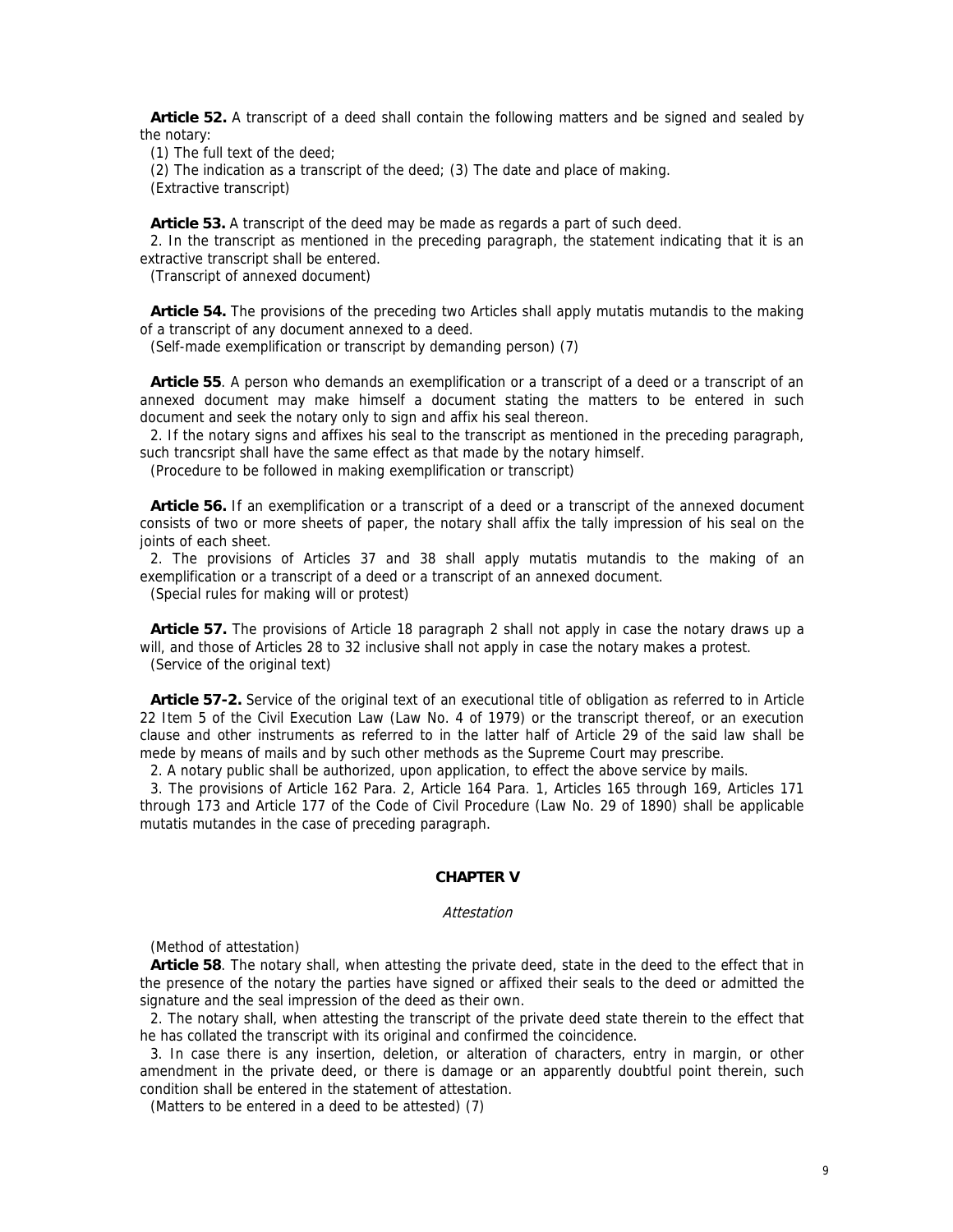**Article 59.** The entry number, the date of attestation and place thereof shall be stated in a deed to be attested, and the notary and witness shall sign and affix respective **seals thereon, and the**  notary shall affix the tally impression of his seal on the joint of the deed and the attestation ledger.

(Mutatis mutandis application) (7)

**Article 60**. The provisions of Article 26 to 34 inclusive, Articles 37, 38 and Article 39 paragraph 5 shall apply mutatis mutandis in such cases as the private deed is attested. (Attestation ledger) (7)

**Article 61.** The notary shall maintain the attestation ledger. (Matters to be entered in the attestation ledger) (7)

**Article 62**. In the attestation ledger the following matters shall be entered every time when the notary attests:

(1) The entry number;

(2) The domicile and name of the person who has made the entrustment and, in the case of a juristic person, the name and office thereof;

(3) The kind of a deed and the persons who have signed and affixed seals thereon;

(4) The manner of attestation

(5) The domicile and name of the witness;

(6) The attestation date.

(Notary to attest articles of incorporation) (2) (7)

**Article 62-2**. The affairs of attestation of articles of incorporation as stipulated in Article 167 of the Commercial Code and the mutatis mutandis application thereof shall be handled by the notary who belongs to the Legal Affairs Bureau or the District Legal Affairs Bureau which has jurisdiction over the place where the principal office of the company is situated.

(Procedure for attestation of articles of incorporation) (2)

**Article 62-3.** The entrustment for attestation as mentioned in the preceding Article shall be made by submitting two copies of articles of incorporation.

2. The notary shall, when rendering the attestation as mentioned in the preceding Article, cause the person who has made the entrustment to admit in his presence the authenticity of the signature or written name and seal on each copy of the articles of in" corporation and make the statement to that effect in such copy.

3. The notary shall preserve himself one of the copies in which the statements as mentioned in the preceding paragraph has been made and return the other copies to the entrusting person.

4. The provisions of Article 58 paragraph 3, and Articles 59 to 62 inclusive shall apply mutatis mutandis in the case of paragraph

(Filing of annexed documents) (2) (7)

**Article 62-4.** The certificate demonstrating the power of representative, the certificate issued by the government or public office, the deed for showing the permission or consent of a third person, and other annexed documents shall be filed together with the articles of incorporation preserved by the notary in accordance with the provisions of paragraph 3 of the preceding Article.

2. The provisions of the proviso to Article 41 paragraph 1 and of paragraph 2 of the said Article shall apply mutatis mutandis in the case of the preceding paragraph.

(Cases where articles of incorporation kept by notary are des. troyed) (2) (7)

**Article 62-5.** In case the articles of incorporation preserved in accordance with the provisions of Article 62-3 paragraph 3 are destroyed, the notary shall make a transcript of the articles of incorporation which he has returned to the entrusting person, or shall get back the transcript he has delivered, and shall, with the approval of the Chief of the Legal Affairs Bureau or the District Legal Affairs Bureau to which he belongs, preserve the same in place of the destroyed articles of incorporation.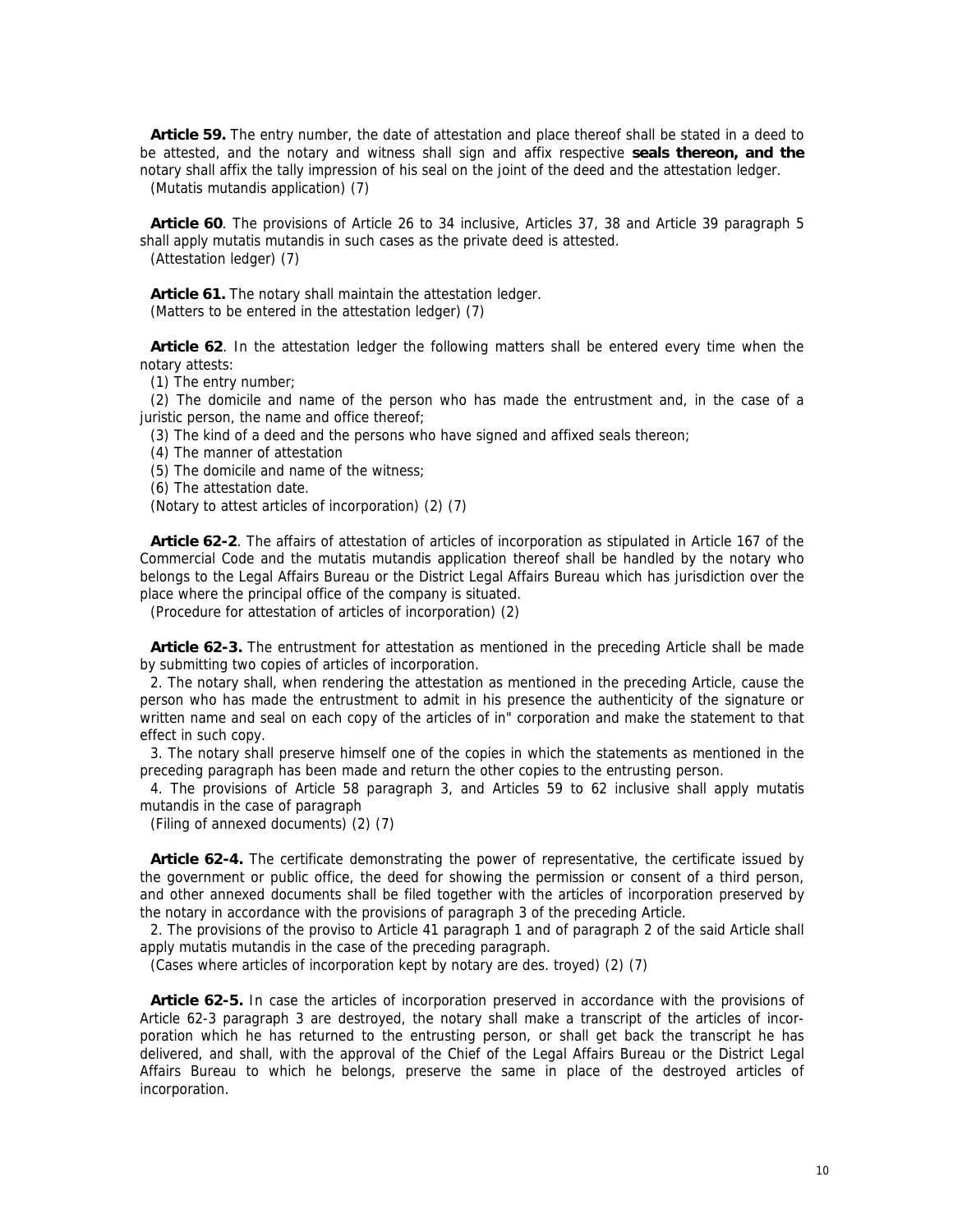2. The provisions of Article 42 paragraph 2 shall apply mutatis mutandis in the case of the preœding paragraph.

(Mutatis mutandis application) (2)

**Article 62-6.** The provisions of Article 44 and Articles 51 to 56 inclusive shall apply mutatis mutandis to the articles of incorporation and the annexed documents thereto which are preserved by the notary.

## **CHAPTER VI**

#### Concurrent performance Of duties as representative And succession

(Entrustment to representation) (7)

**Article 63.** In case any notary is unable to perform his duties owing to illness or other unavoidable reasons, he may entrust another notary within the district under the jurisdiction of the same Legal Affairs Bureau or the District Legal Affairs Bureau to perform his duties in his place.

2. In case the notary has entrusted the representation in accordance with the provisions of the preceding paragraph, he shall Without delay make a report to that effect to the Chief of the Legal Affairs Bureau or the District Legal Affairs Bureau to whiCh he belongs. The same shall apply in case he terminates the representation.

(Order to represent a notary ) (1) (7)

**Article 64.** In case a notary does not, or is unable to entrust another notary to represent him under paragraph 1 of the preceding article, the Chief of the Legal Affairs Bureau or District Legal Affairs Bureau to which he belongs may order a notary within the district under the jurisdiction of the same Legal Affairs Bureau or the District Legal Affairs Bureau to represent him.

2. When the notary has been able to resume his duties, the Chief of the Legal Affairs Bureau or the District Legal Affairs Bureau to which he belongs shall terminate the representation as mentioned in the preceding paragraph.

(Office of representing notary) (7)

**Article 65**. In case the representative of a notary performs the duties in accordance with the provisions of the preceding two Articles, he shall perform them at the office of the represented notary.

2. In case the representative of a notary signs in the course of the performance of his duties, he shall state the position and name, assignment, the place of the office of the represented notary and the representative thereof.

3. The provisions of Article 22 shall apply to the representative in addition to the represented notary. (Sealing of documents of notary's office) (7)

**Article 66**. If, in case of a notary's death, dismissal, loss of post or the change of the belonging Bureau, the Chief of the Legal Affairs Bureau or the District Affairs Bureau to which a notary belongs deems necessary, he shall cause the designated government official to seal the documents of the office of the notary without delay.

(Order for concurrent performance of duties) (1) (7)

**Article 67**. If, in case of a notary's death, dismissal, loss of post or the change of the belonging Bureau, his successor is not immediately appointed, the Chief of the Legal Affairs Bureau or the District Legal Affairs Bureau to which he belongs may order a notary stationed whthin the district under the jurisdiction of the same Legal Affairs Bureau or the District Legal Affairs Bureau to perform concurrently the duties of such notary.

2. When the successor has been able to resume his duties, the Chief of the Legal Affairs Bureau or the District Legal Affairs Bureau to which he belongs shall relieve the notary from the concurrent performance of duties as mentioned in the preceding paragraph.

(Transfer of documents) (7)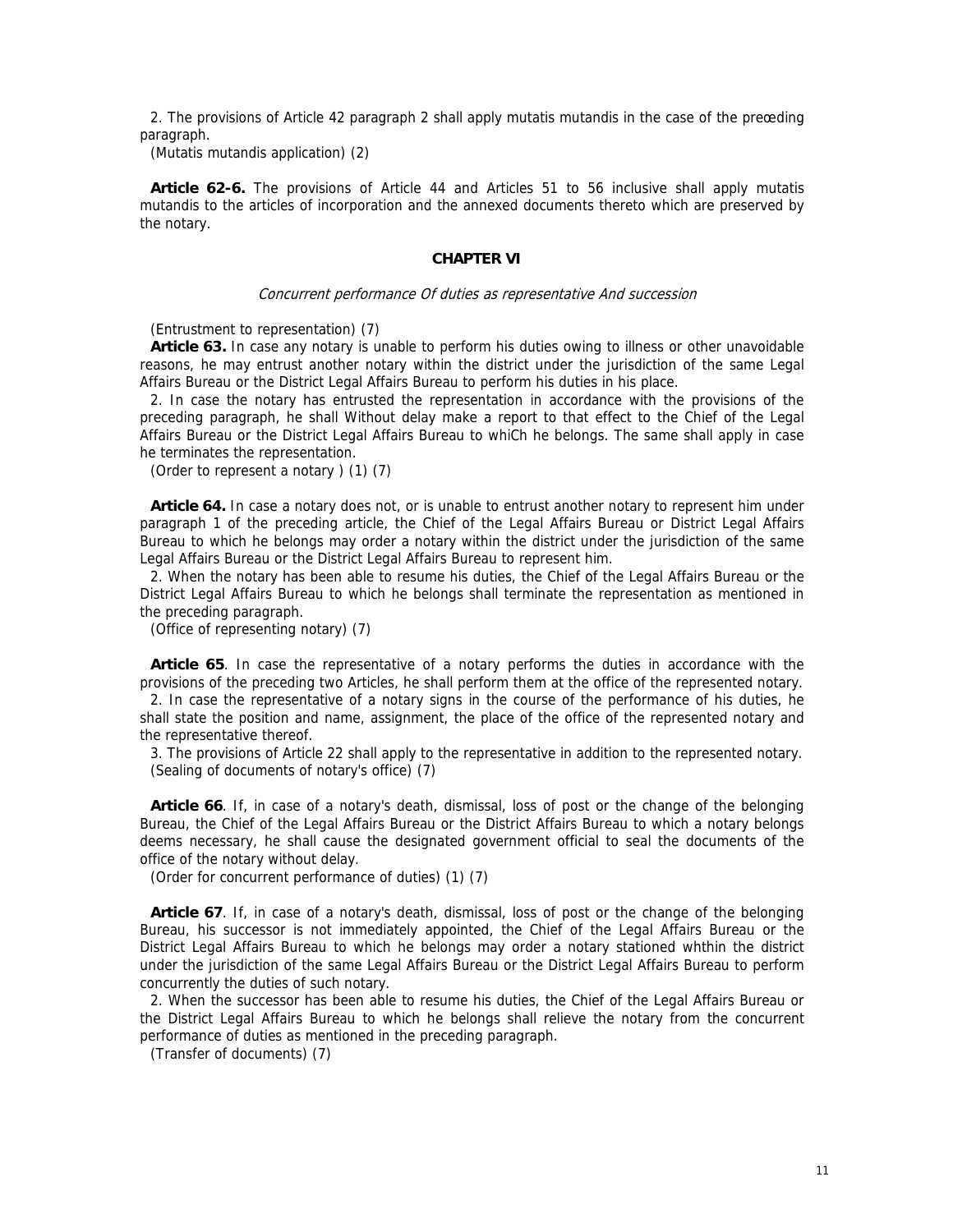**Article 68**. In case of a notary's dismissal, loss of post or the change of the belonging Bureau, the successor or a person who concurrently perform the duties shall without delay receive the documents in the presence of the predecessor.

2. In case the transfer of documents is impossible owing to the death or other reasons, the successor or the person who concur rently perform the duties shall receive the documents in the presence of the government official designated by the Chief of the Legal Affairs Bureau or the District Legal Affairs Bureau to which he belongs.

3. The successor or the person concurrently performing the duties, both of whom are appointed after the sealing of the ducuments under Article 66, shall remove such seal and receive the documents in the presence of the government official designated by the Chief of the Legal Affairs Bureau or the District Legal Affairs Bureau to which he belongs

(Mutatis mutandis application)

**Article 69**. The provisions of the preceding Article shall apply mutatis mutandis in such cases as the person, concurrently performing the duties, transfers the documents further to another notary. (Statement of being person concurrently performing duties or successor)

**Article 70**. When the person concurrently performing the duties signs in the course of his business, he shall state that he is a person concurrently performing the duties.

2. If, in case the successor makes the exemplification of the deed, or the transcript thereof according to the deed which has been made by the predecessor or the person concurrently performing the doties, the successor signs, he shall state that he is the successor.

(Order to take over documents) (5) (7) (8)

**Article 71**. If, in case of a notary's death, dismissal, loss of post or the change of the belonging Bureau, the appointment of successor is not required in consequence of the amendment of quorum, the Minister of Justice shall order a notary stationed within the district under the jurisdiction of the same Legal Affairs Bureau or the District Legal Affairs Bureau, or the Branch Bureau thereof to take over the documents.

2 The provisions of Article 68 and paragraph 2 of the preceding Article shall apply mutatis mutandis to the notary who has been ordered to take over the documents in accordance with the preceding paragraph.

(Suspension from office)

**Article 72.** The provisions of Articles 66, 67, Article 68 para" graph 3 and Article 70 paragraph 1 shall apply mutatis mutandis in the case of the suspension from office of a notary.

2. In case a person concurrently performing the duties in accordance with the provisions of the preceding paragraph, he shall per form them at the office of the notary who is suspended from office. Mutatis mutandis application) (6) (7)

**Article 73.** The provisions of Article 68 and 69 shall apply mutatis mutandis in such cases as the secretary of the Minister of Justice performs the duties of a notary in accordance with the provisions of Article 8.

#### **CHAPTER VII**

Supervision and disciplinary Punishment

(Supervising agency) (7) (8)

**Article 74.** The notary shall be under the supervision of the Minister of Justice.

2. The Minister of Justice shall cause the Chief of the Legal Affairs Bureau or the District Legal Affairs Bureau to dispose of the supervising business over notaries stationed within the district under its jurisdiction in accordance with the stipulation as provided for by the Minister of Justice.

**Article 75.** Deleted. (Substance of supervision) (7)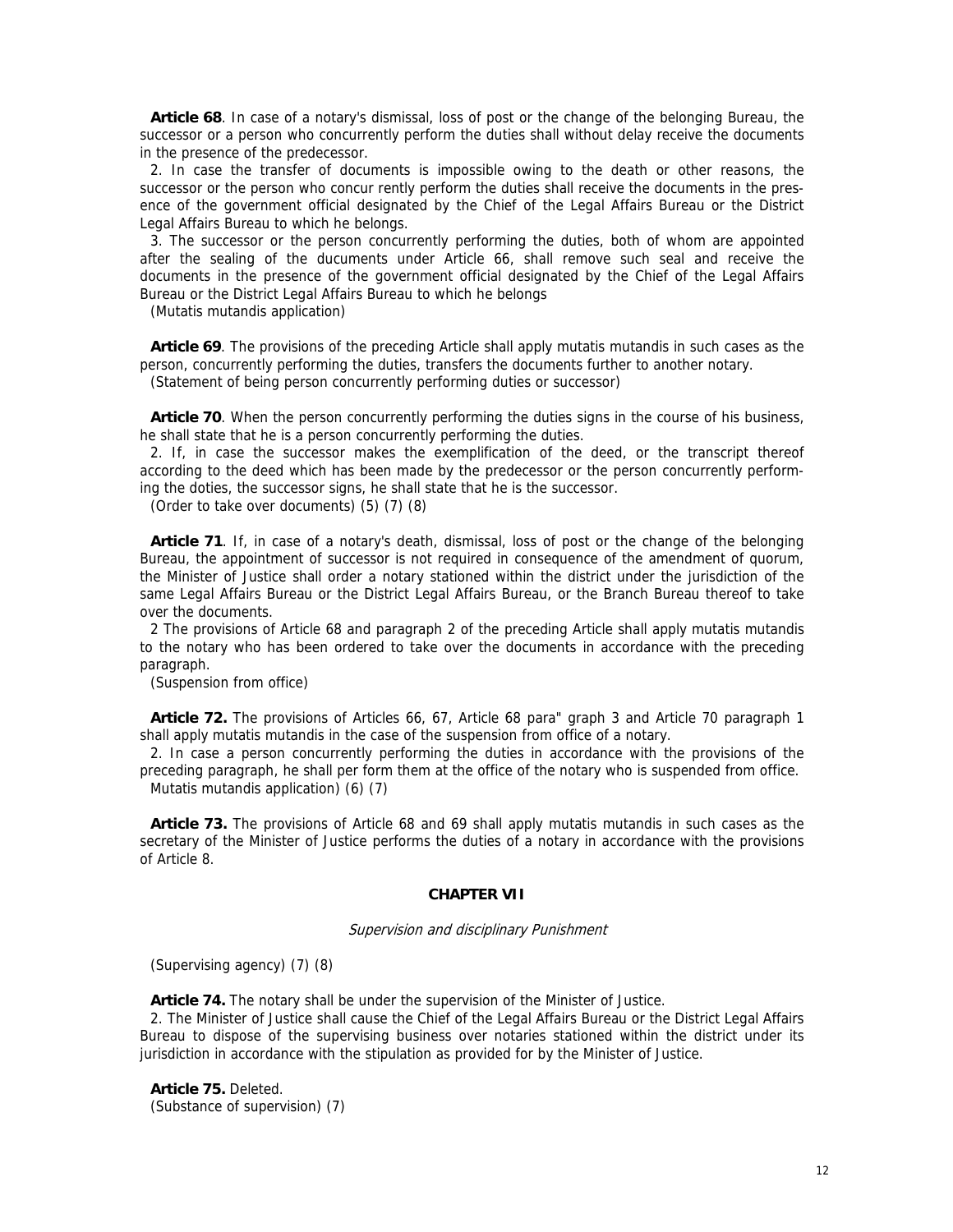**Article 76.** The supervision as mentioned in Article 74 shall include the following matters:

(1) To call the attention of a notary to the inappropriate manner in which he performed his duties and to instruct him to perform them properly:

(2) To warn a notary in respect of any conduct unsuitable to the position of notary whether on or off duty: Provided that before warning, the notary shall be afforded an opportunity for explanation. (Inspection of documents)

**Article 77**. The supervising official may inspect documents preserved by a notary, or cause a designated government official to inspect them.

(Objection) (7) (8) (9)

**Article 78**. The entrusting person or any person interested may raise objection to the Chief of the Legal Affairs Bureau or the District Legal Affairs Bureau against the business handled by a notary. 2. Persons who are dissatified with the disposition made by the objection as mentioned in the

preceding paragraph may raise objection further to the Minister of Justice.

(Ground for disciplinary punishment)

**Article 79.** If a notary has committed in contravention of obligation in the course **of performance of his duty,** or acted in a way to lose his dignity, he shall be liable for disciplinary punishment. (Kinds of disciplinary punishments) (7)

**Article 80.** The disciplinary punishments shall be of fve kinds as mentioned hereunder:

(1) Reprimand;

(2) Non-penal fine not exceeding 50,000 yen;

(3) Suspension from office for a term not exceeding one year; (4) Change of the belonging Bureau;

(5) Dismissal.

(Agency of imposing disciplinary punishments) (5) (7) (8)

**Article 81.** The Minister of Justice shall impose the punishment of non-penal fine, suspension from office, change of the belonging Bureau and dismissal according to the vote of the Notary Screening Committee.

2. Reprimand shall be imposed by the Minister of Justice.

**Article 82.** Deleted. (7) (Suspension from duties) (7) (8)

**Article 83.** In case a notary is detained by authorities or punished with penal detention, he shall ipso jure be suspended from his duties until the time of his release.

2. The Minister of Justice may when considering that a notary falls under the suspension from office, change of the belonging Bureau, or dismissal in connection with disciplinary punishment cases, suspend the notary concerned from his duties until the completion of the procedure for disciplinary punishment.

3. The provisions concerning suspension from office of a notary shall apply mutatis mutandis in the case of suspension from his duties thereof.

(Execution of non-penal fine) (3)

**Article 84.** In case non-penal fine is not paid in full, it shall be executed by the order of a public procurator.

2. The provisions of Article 208 of the Law of Procedure in Non contentious Matters shall apply mutatis mutandis to the execu tion as mentioned in the preceding paragraph.

3. The guaranty~money paid by a notary shall be appropriated for non penal fine in priority to other public imposition or obligation except for the cases as mentioned in Article 20 paragraph 3.

## **SUPPLEMENTARY PROVISIONS:**